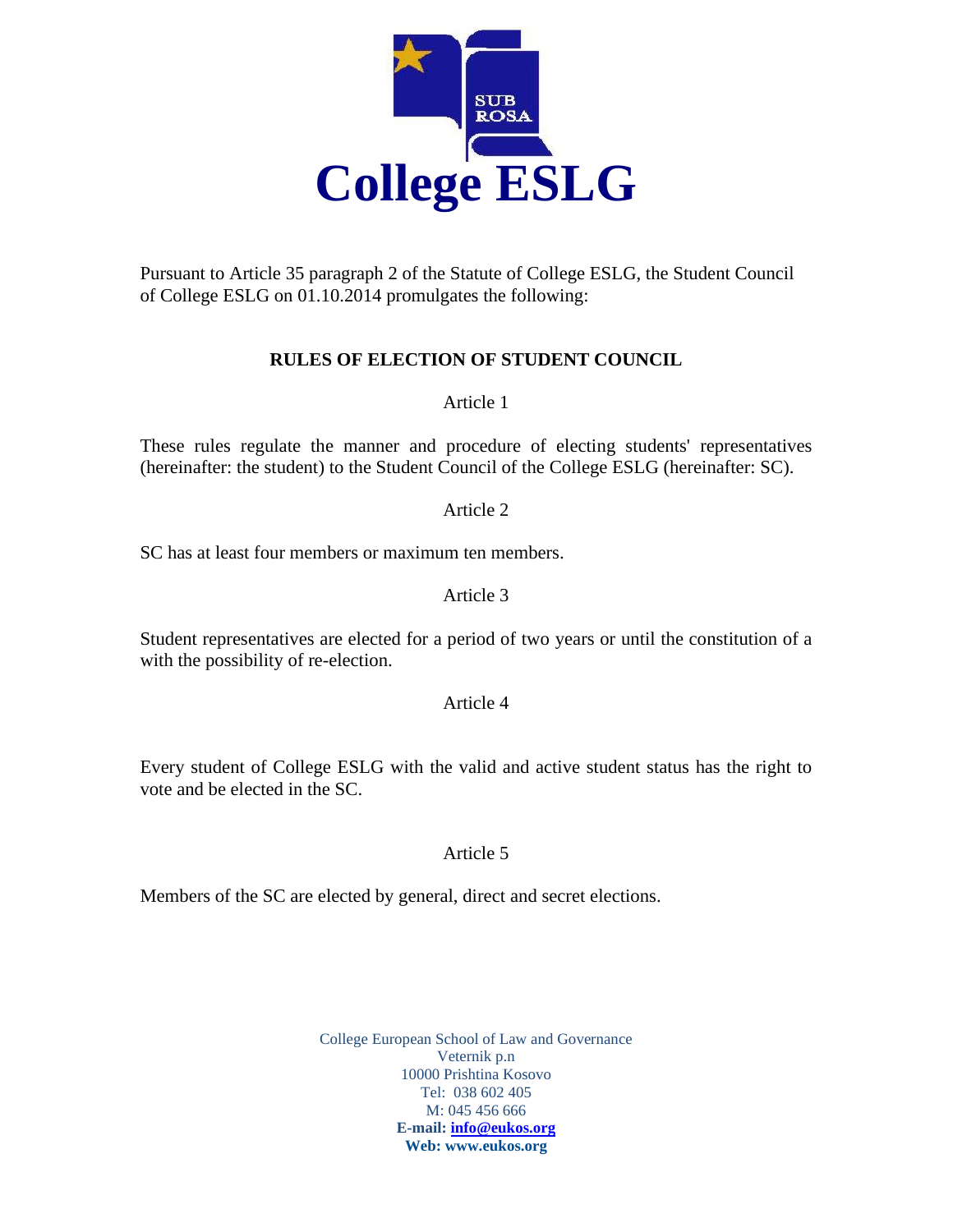

#### Article 6

The Electoral Commission consists of two students and a Vice Rector. The Electoral Commission is appointed by the President of the SC no later than the call for elections for the current term of office. Students, who are part of electoral commission cannot participate in their position in the SC or run for SC elections.

The mandate of the electoral commission ends when it determines the result of the election and submits a report on elections to the Rector.

#### Article 7

The provisions of the Rules of Procedure of the Student Council apply mutatis mutandis to the operation of the Student Council of the College, unless otherwise provided by these Rules of Procedure or other rules of the College.

Elections are usually held in October on the basis of a call, which must be published at least two weeks before the election. The call for elections to the SC must contain:

- place, time and manner of holding the elections,

- the required content of the candidature,

- the deadline for submitting the candidature to the electoral commission, which may not be less than one week,

- signature of the Rector.

The call is published on the notice board of the College.

#### Article 8

Students who wish to run in the election for representatives in the SC must submit a candidacy that contains the following:

- name and surname of the candidate and contact address,

- certificate of enrollment in the current academic year,

- date,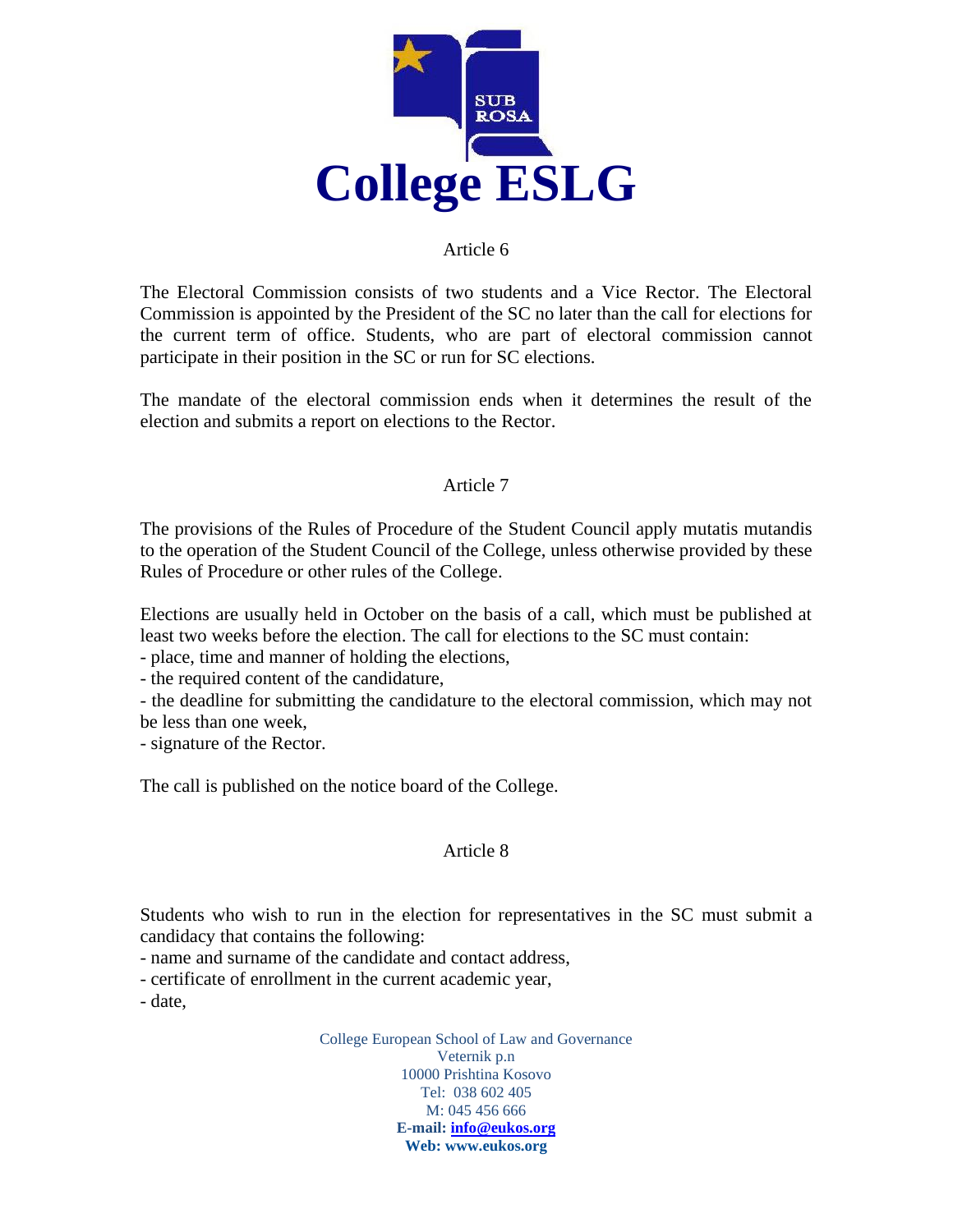

- handwritten signature of the candidate.

The deadline for submitting the candidature starts the day after the announcement of the call. Candidates submit the candidacy in paper format or electronically to the Electoral Commission. The EC issues a certificate of receipt of candidacy.

The Electoral Commission confirms the submitted candidacies on the first working day after the deadline for submission of nominations.

Untimely and incomplete candidacies are rejected by a decision.

The rejected candidate can appeal the decision of EC within three working days.

SC decides on the appeal no later than the next day after the receipt of complaint or appeal.

The decision of the SC is final.

## Article 9

A student cannot run for student representative in SC if:

- disciplinary proceedings have been instituted against him/her,

- he/she has already been elected a student representative in the SC in previous terms, but has been dismissed from the function with the valid decision. The ban to run for reelection is valid for a period of one year,

- he/she has been sanctioned for breach of examination or plagiarism,

- he/she has violated the College Code of Ethics.

If the candidacy is in conflict with the previous paragraph of this Article, the electoral commission shall reject the candidacy by decision.

An appeal against the decision may be filed with the SC within three working days after receiving the decision of election commission. The SC must decide on the appeal within three working days of receiving the appeal. The decision of the SC is final.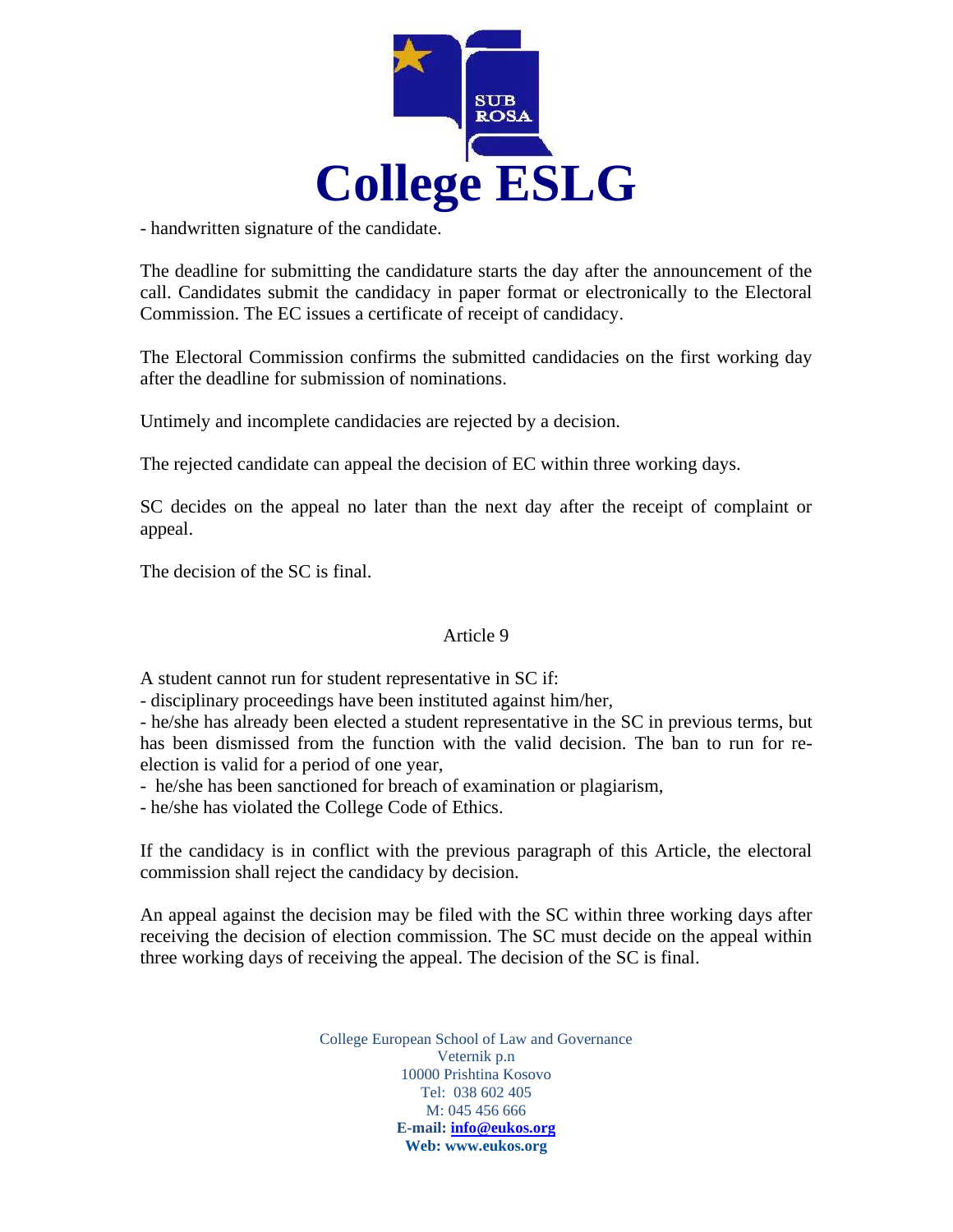

Electoral silence applies on election day.

Article 11

Each student with the right to vote can vote for one candidate by casting a ballot on a ballot box.

Article 12

Voting shall take place on the date indicated in the call.

# Article 13

The votes cast can be seen and confirmed by the electoral commission.

## Article 14

Sessions of the SC are convened by the President of the SC in a way that enables regular and efficient operation of SC.

The regular sessions must be convened at least three times per semester.

The candidates who received the largest number of votes are elected in the SC. If for election are registered not more than four to ten candidates then all of them shall be immediately elected as representatives of SC. If less than four candidates register for the elections, the election procedure will be completely repeated. Candidates are invited to resubmit their candidacies for SC members.

## Article 15

The president of the SC distributes the points of agenda with the minutes of the previous